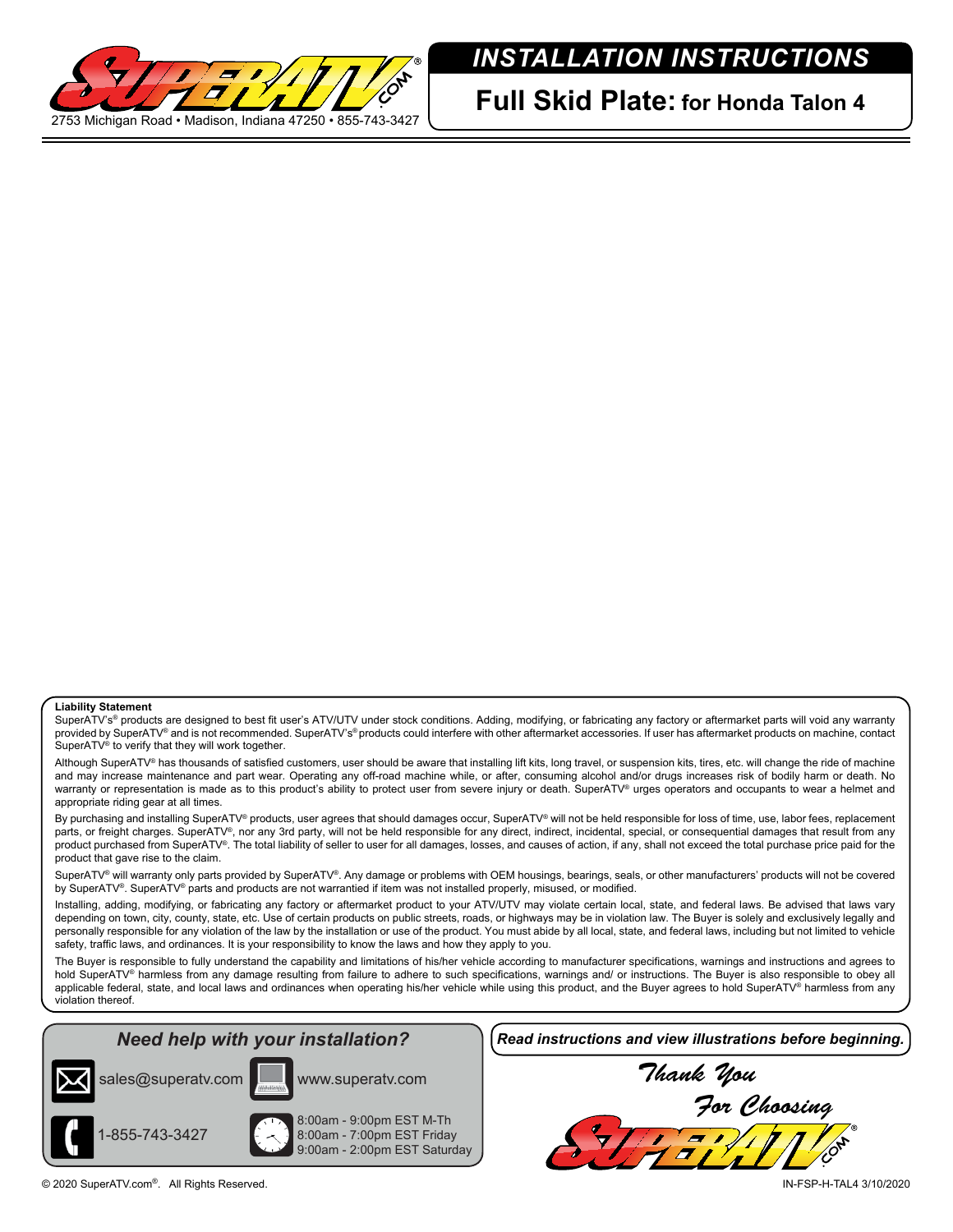

Before installing self-tapping hardware, pre-drill holes with 5/32" drill bit. **Before installing self-tapping hardware, pre-drill holes with 5/32" drill bit.**

| Description | Front Plate | Middle Plate 1 | Middle Plate 2 | Middle Plate 3 | Middle Plate 4 | Rear Plate |  |
|-------------|-------------|----------------|----------------|----------------|----------------|------------|--|
| ltem        |             | m              |                | ⋍              | ш              |            |  |

**Bowl Washers will be used** 

Bowl Washers will be used

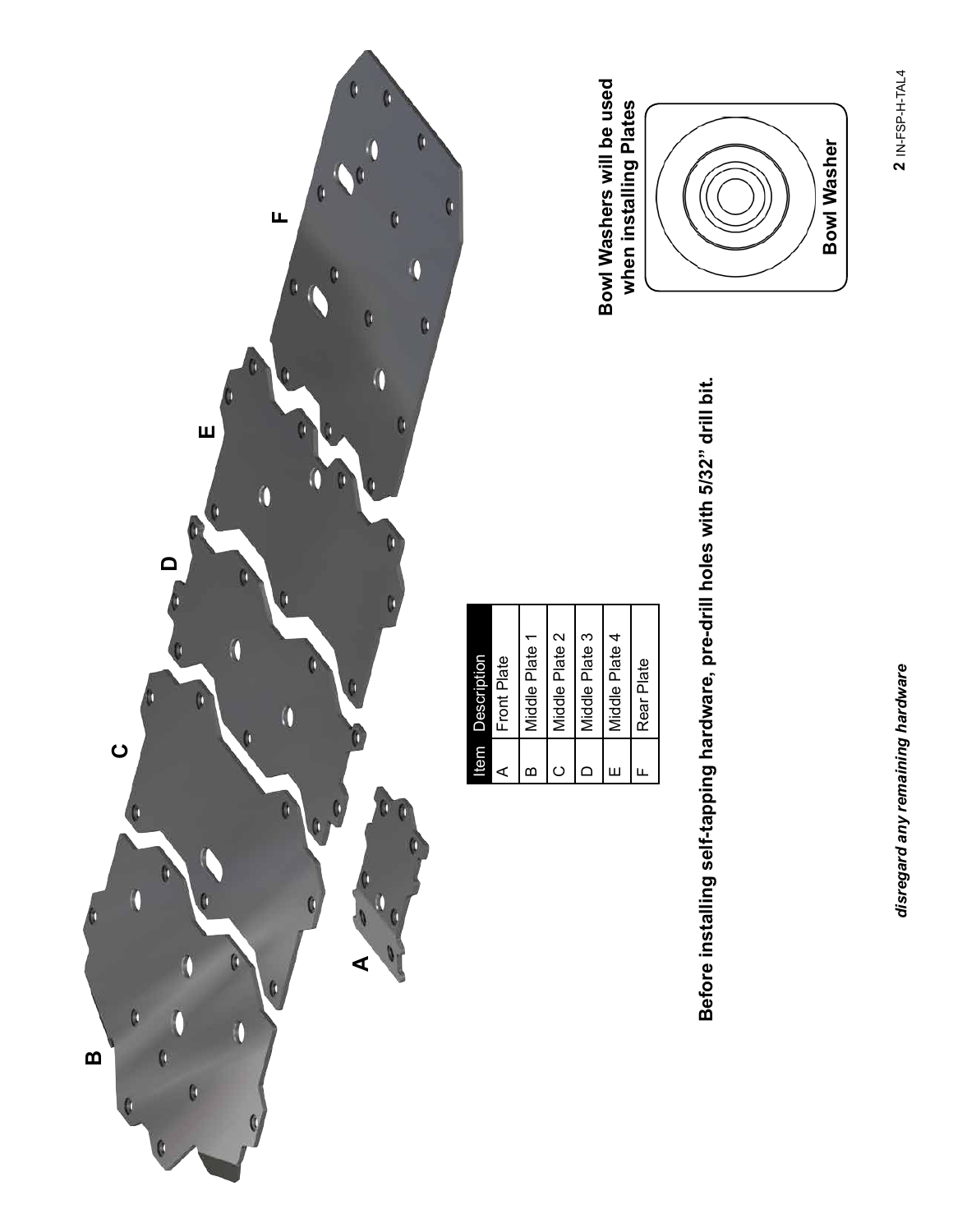Vehicle Flip: *SuperATV's recommended installation method; use caution.*

- To prevent scratching Cage, place a rag or other suitable material on Jack Stand.
- With helpers, slowly flip machine onto its side; have helpers on opposite side to guide machine onto Jack Stand.



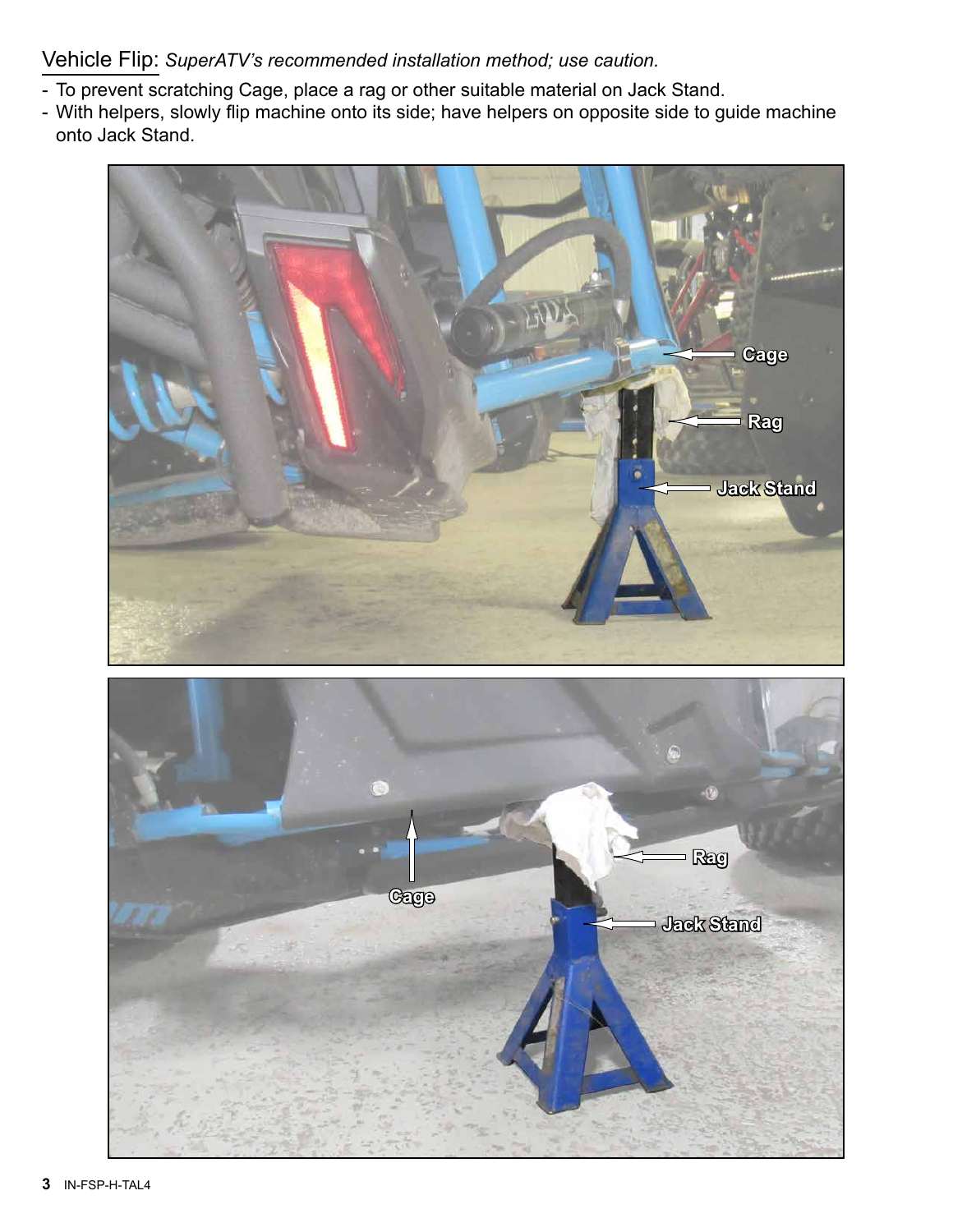- Remove stock hardware and Skid Plates.



- Install Front Plate (A) with hardware shown.

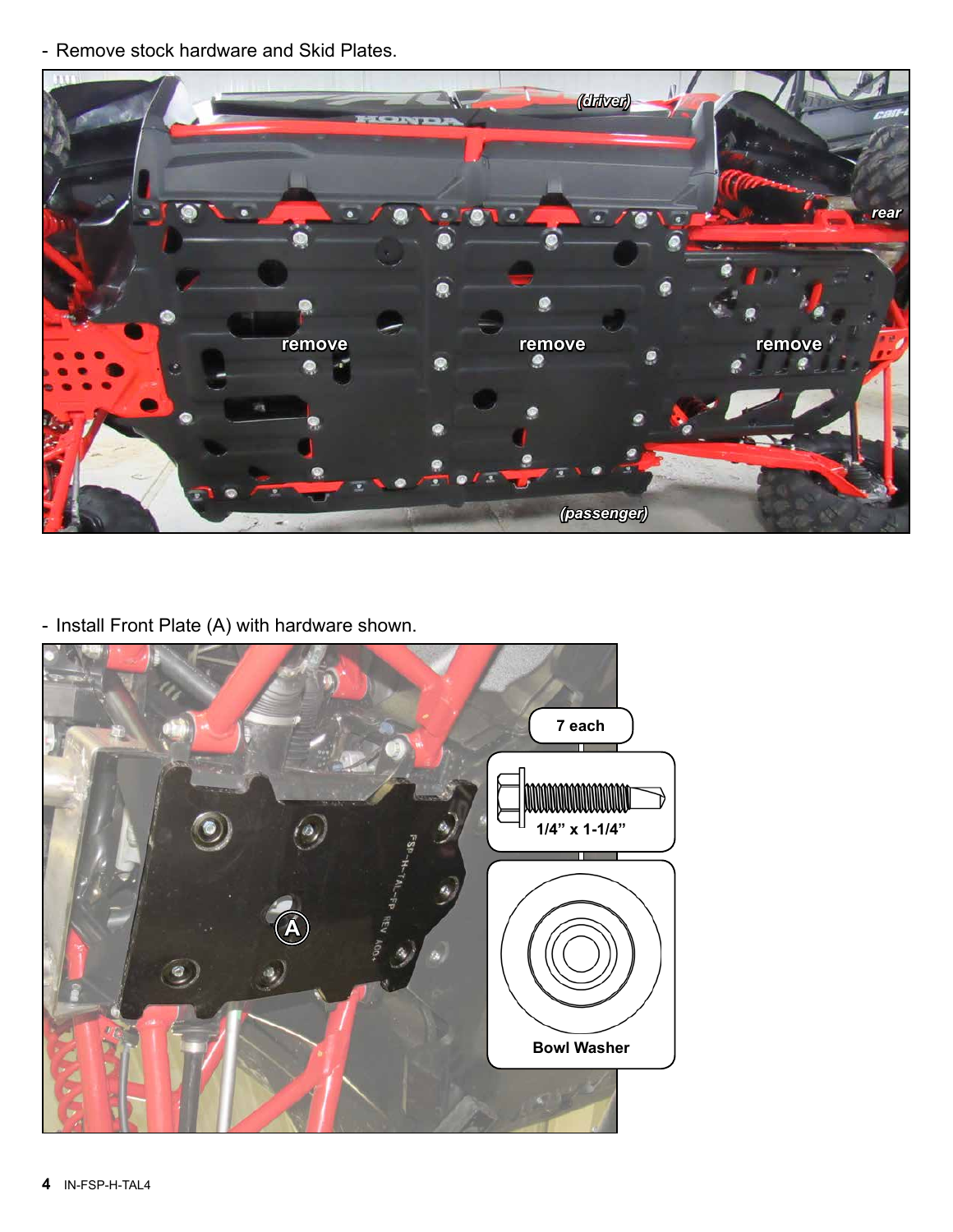- Install Middle Plate 1 (B) with hardware shown.



- Install Middle Plate 3 (D) with hardware shown.



**5** IN-FSP-H-TAL4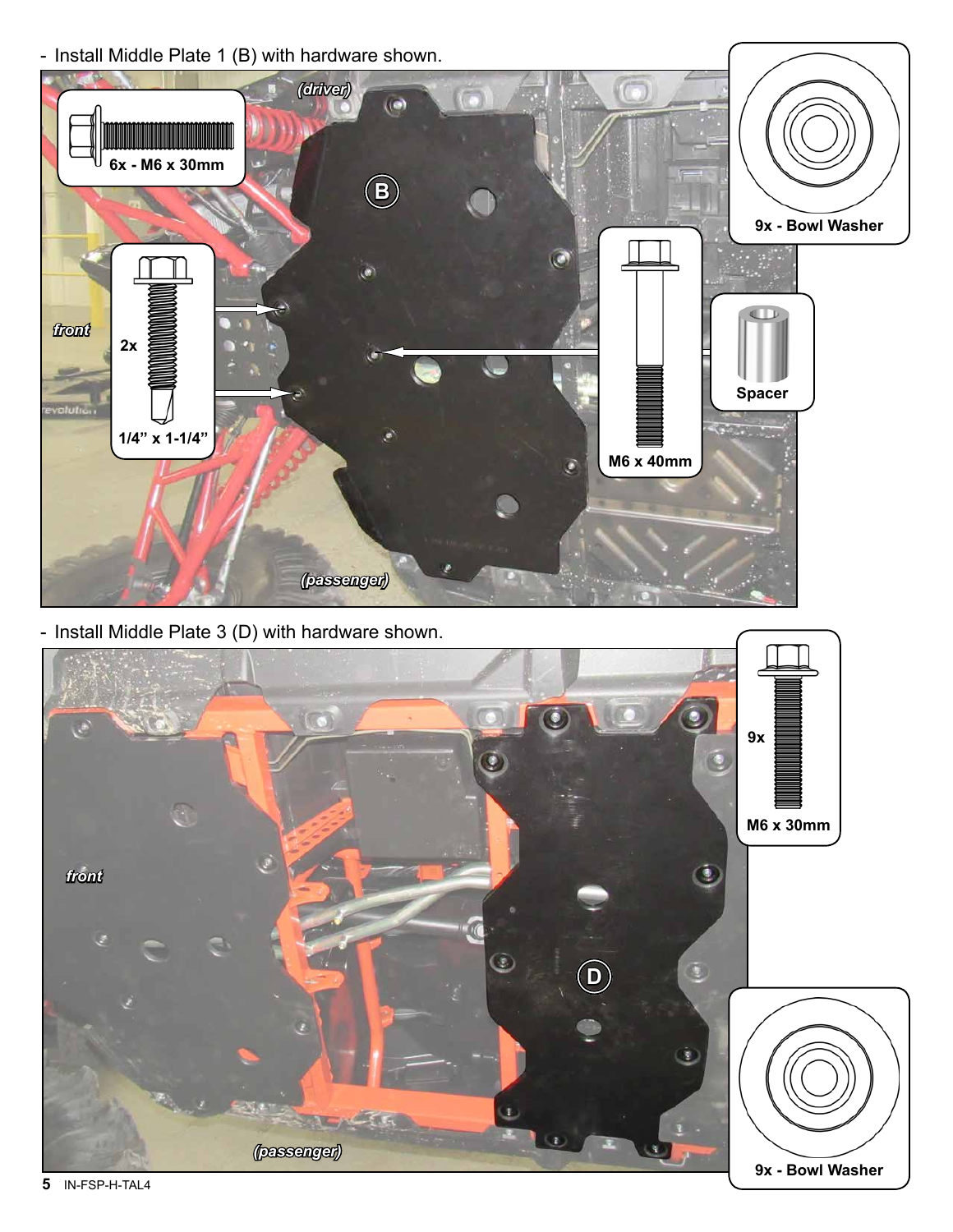- Install Middle Plate 2 (C) with hardware shown.

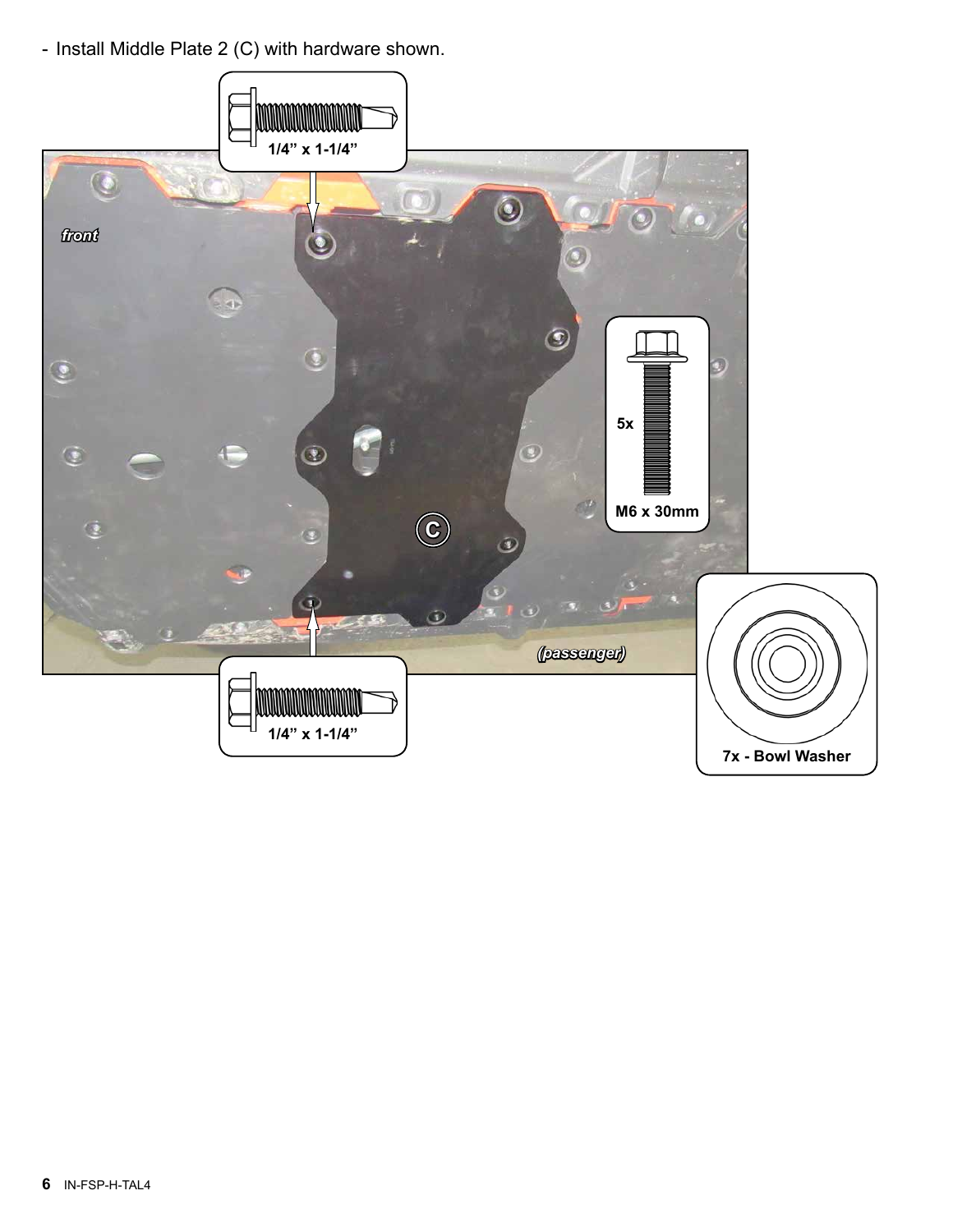- Install Middle Plate 4 (E) with hardware shown.